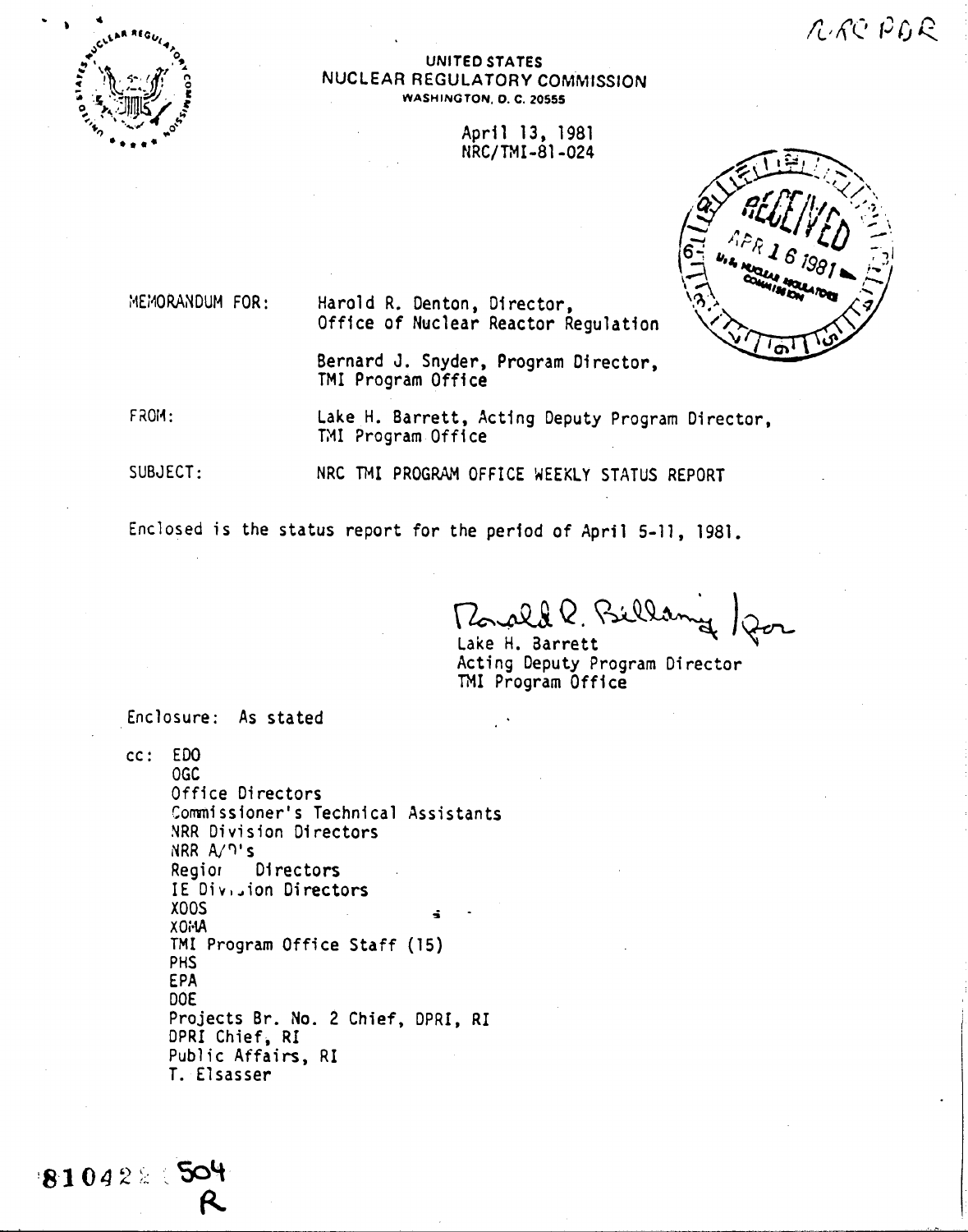## NRC TMI PROGRAM OFFICE WEEKLY STATUS REPORT

Week of April 5-11. 1981

### Plant Status

Core Cooling Mode: , Heat transfer from the reactor coolant system (RCS) loops to reactor building ambient. Available Core Cooling Modes: Long-term cooling "B" (once through steam generator-B); decay heat removal systems. RCS Pressure Control Mode: Standby Pressure Control (SPC) System. Backup Pressure Control Modes: Min; Decay Heat Removal (MOHR) System. Decay Heat Removal (DHR) System. Major Parameters (as of 0500, April 10, 1981) (approximate values) Average Incore Thermocouples: 118°F Maximum Incore Thermocouple: 147°F RCS Loop Temperatures: A B Hot Leg <sup>116</sup>of 119°F Cold Leg (1) 57°F 67°F<br>(2) 67°F 67°F  $67°F$ RCS Pressure: 98 psig Reactor Building: Temperature: 65°F Water level: Elevation 290.7 ft. (8.2 ft. from floor) via penetration 401 manometer<br>-0.29 psig Pressure: -0.29 psig Concentration: Less than the lower limit of detection  $(LLD)$ . (LLD was  $4.0 \times 10^{-6}$  uCi/cc) (Krypton-8S (Kr-8S)) (sample taken 4/8/81)

## Effluent and Environmental (Radiological) Information

1. Liquid effluents from the TMI site released to the Susquehanna River after processing, were made within the regulatory limits and in accordance with NRC requirements and City of Lancaster Agreement dated February 27. 1980.

During the period April 3, 1981, to April 9, 1981, the effluents contained no detectable radioactivity at the discharge point although individual effluent sources which originated within Unit 2 contained minute amounts of radioactivity. Calculations indicate that less than 3 millionths (0.000003) of a curie of cesium (Cs-137) and less than one thousandth (.001) of a curie of tritium was discharged. '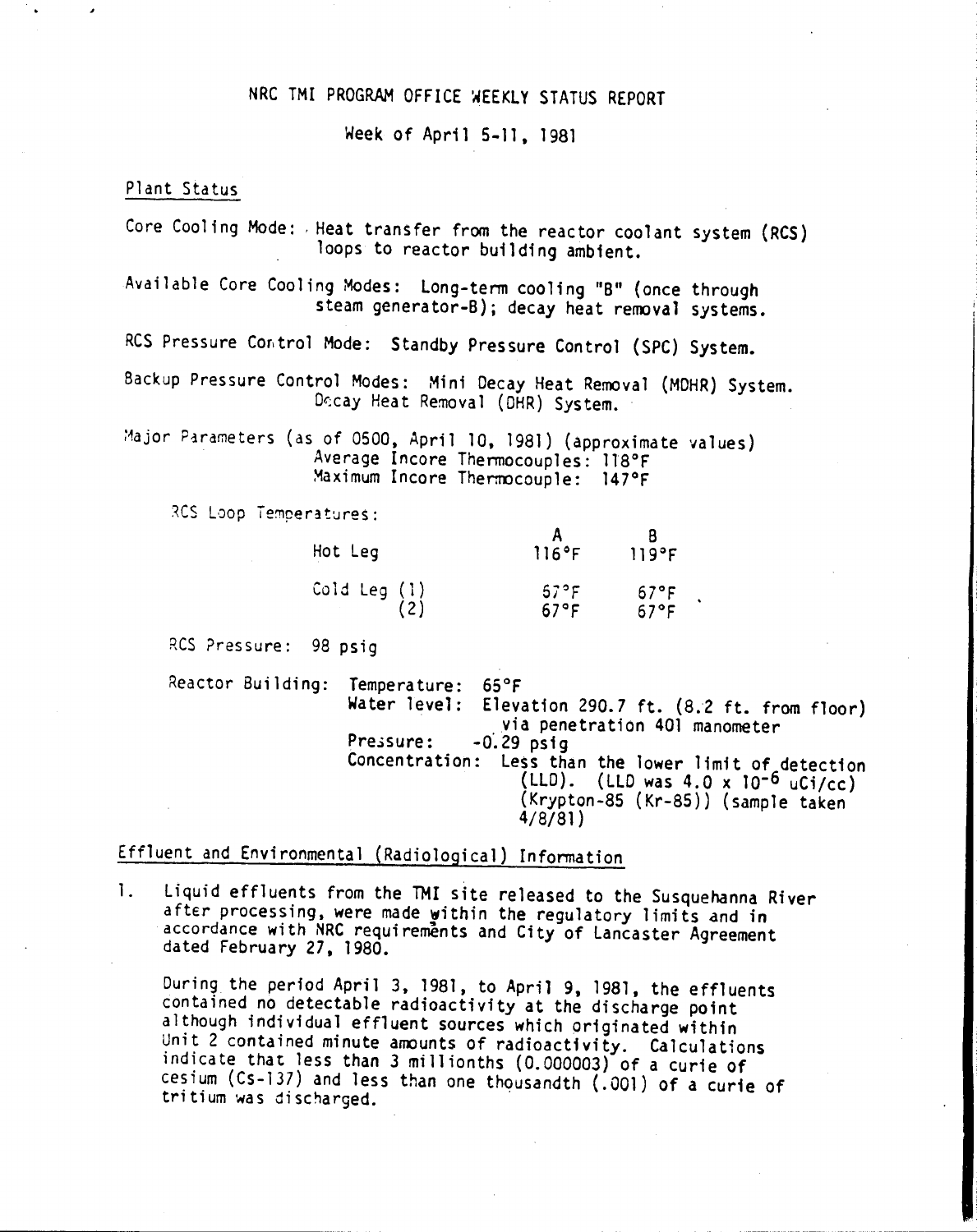- 2. Environmental Protection Agency (EPA) Environmental Data. Results from EPA monitoring of the environment around the TMI site were as follows:
	- The EPA measured Kr-85 concentrations (pCi/m3) at several environmental monitoring stations and reported the following results:

| Location           | March $27 - April 3$ .<br>1981 |
|--------------------|--------------------------------|
|                    | $(pC1/m^3)$                    |
| Goldsboro          | 26                             |
| Observation Center | 24                             |
| Middletown         | 29                             |
| *Yorkhaven         | 23                             |

\*Yorkhaven station replaces Bainbridge

All of the above levels of Kr-85 are considered to be background levels.

- No radiation above normally occurring background levels was detected in any of the samples collected from the EPA's air and gamma rate networks during the period from April 3, 1981, through April 9, 1981.
- 3. NRC Environmental Data. Results from NRC monitoring of the environment around the TMI site were as follows:
	- The following are the NRC air sample analytical results for  $$ the onsite continuous air sampler:

| Sample Period |                               | $I-131$ Cs-137<br>(uCi/cc) (uCi/cc) |
|---------------|-------------------------------|-------------------------------------|
| $HP-262$      | April 1, 1981 - April 8, 1981 | $<8.6$ E-14 $<8.6$ E-14             |

- Environmental TLO measurements for the period January 9, 1981,  $\sim$   $\sim$ to February 5, 1981, indicated gamma radiation to be at the natural background levels. Fifty-three TLO's registered doses ranging from 0.18 mR/day to 0.33 mR/day. Average dose was  $0.25$   $m\bar{R}/day$ . These dose rates are consistent with natural background radiation in the TMI area.
- 4. Licensee Radioactive Material and Radwaste Shipments. The following shipments were made:
	- On Monday, April 6, 1981, one 6' x 6' EPICOR-I dewatered resin liner.(liner 0-21) from Unit 1 was shipped to the Chem-Nuclear Site, Barnwell, South Carolina.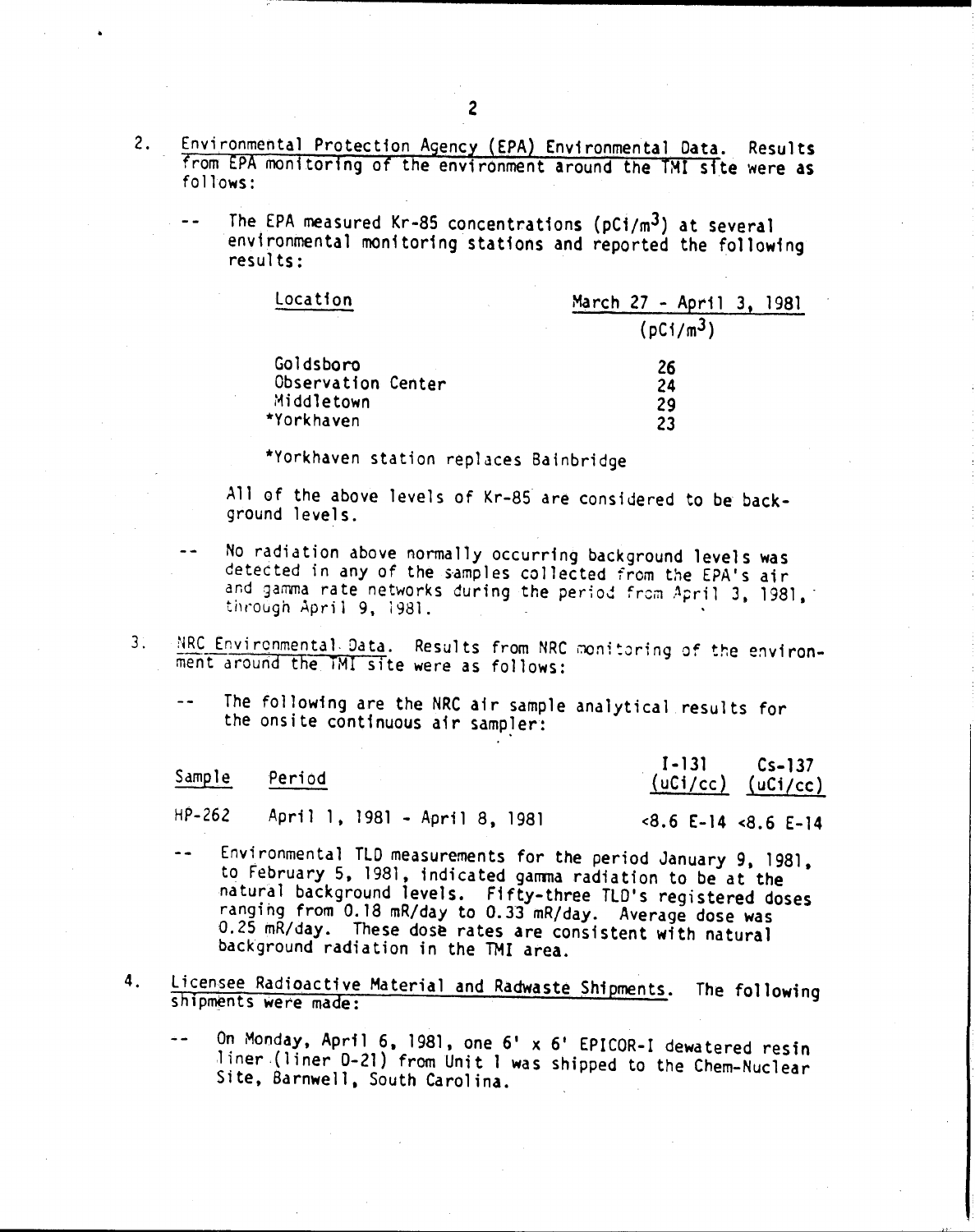- On Tuesday, April 7, 1981, a 40 ml. Unit 2 reactor coolant sample was sent to Babcock and Wilcox (B&W), Lynchburg, Virginia.
- On Tuesday, April 7, 1981, a Hittman solidified liner from Unit 1 was shipped to the Chem-Nuclear Site, Barnwell, South Carolina.
- On Wednesday, April 8, 1981, the Unit 1 waste evaporator  $$ condensate storage tank (WECST) monthly composite was mailed to Teledyne Isotopes, Westwood, New Jersey.
- ÷-On Wednesday, April 8, 1981, one 6' x 6' EPICOR-I dewatered resin liner (liner 0-22) from Unit 1 was shipped to the Chem-Nuclear Site, Barnwell, South Carolina.
- On Thursday, April 9, 1981, 65 drums and 7 boxes of compacted and non-compacted Unit 1 and Unit 2 low specific activity (LSA) waste were shipped to U.S. Ecology, Richland, Washington.

## Major Activities

 $\sim$ 

- 1. Submerged Demineralizer System (SDS). Region I and TMI Program Office inspections of the SDS are continuing. Construction work on the SOS is now approximately 95% complete. Preparation'of the Safety Evaluation Report (SER) by the TMI Program Office is in progress although some necessary information has not yet been received. The licensee has submitted a schedule for providing the needed information.
- 2. Reactor Building Entry. A 40 minute entry into the Unit 2 Reactor Building occurred on Wednesday, April 8, 1981. The entry was undertaken to survey the area in the viCinity of the open stairwell where the floating sump pump will be installed during entry 8. The floating sump pump will be used to transfer the sump water to the 50S for processing and also to pump sump water to storage tanks in the event leakage from the sump Occurs.

As engineers were surveying the open stafrwell for potential sump pump obstructions. they noticed water dripping into the sump in an area below the discharge of the 18 inch vent pipe connected to the rupture disk on the reactor coolant drain tank. High radiation levels in the area of the open stairwell prevented the engineers from positively identifying the origin of the leak. The engineers intend to construct a device to help in determining whether the observed leak is on the same scale as the measured leakage from the RCS. RCS leakage has been averaging approximately 0.1 gallons per minute.

Entry 8, the next entry into the Reactor Building, has been scheduled for April 30, 1981.